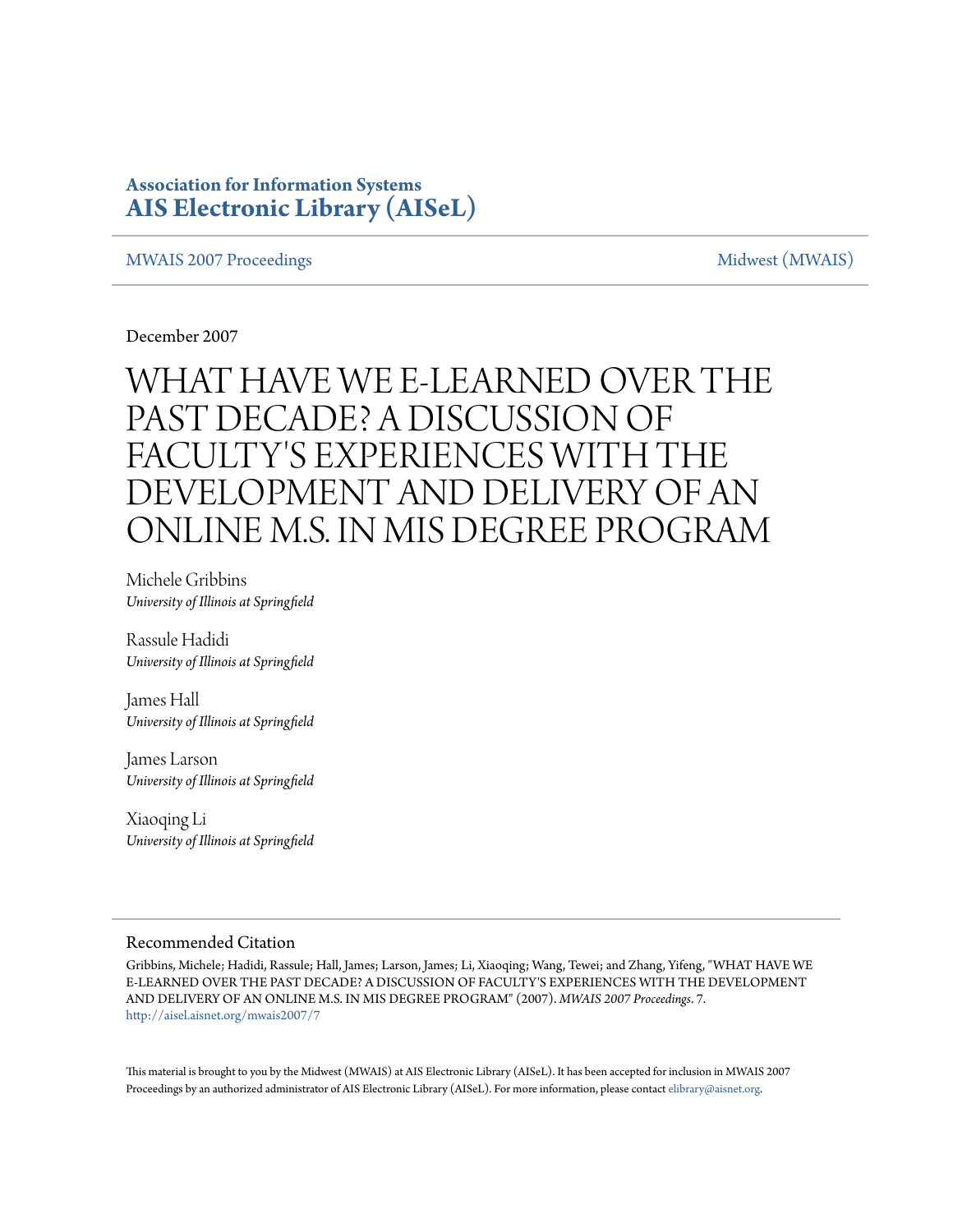*See next page for additional authors*

Follow this and additional works at: [http://aisel.aisnet.org/mwais2007](http://aisel.aisnet.org/mwais2007?utm_source=aisel.aisnet.org%2Fmwais2007%2F7&utm_medium=PDF&utm_campaign=PDFCoverPages)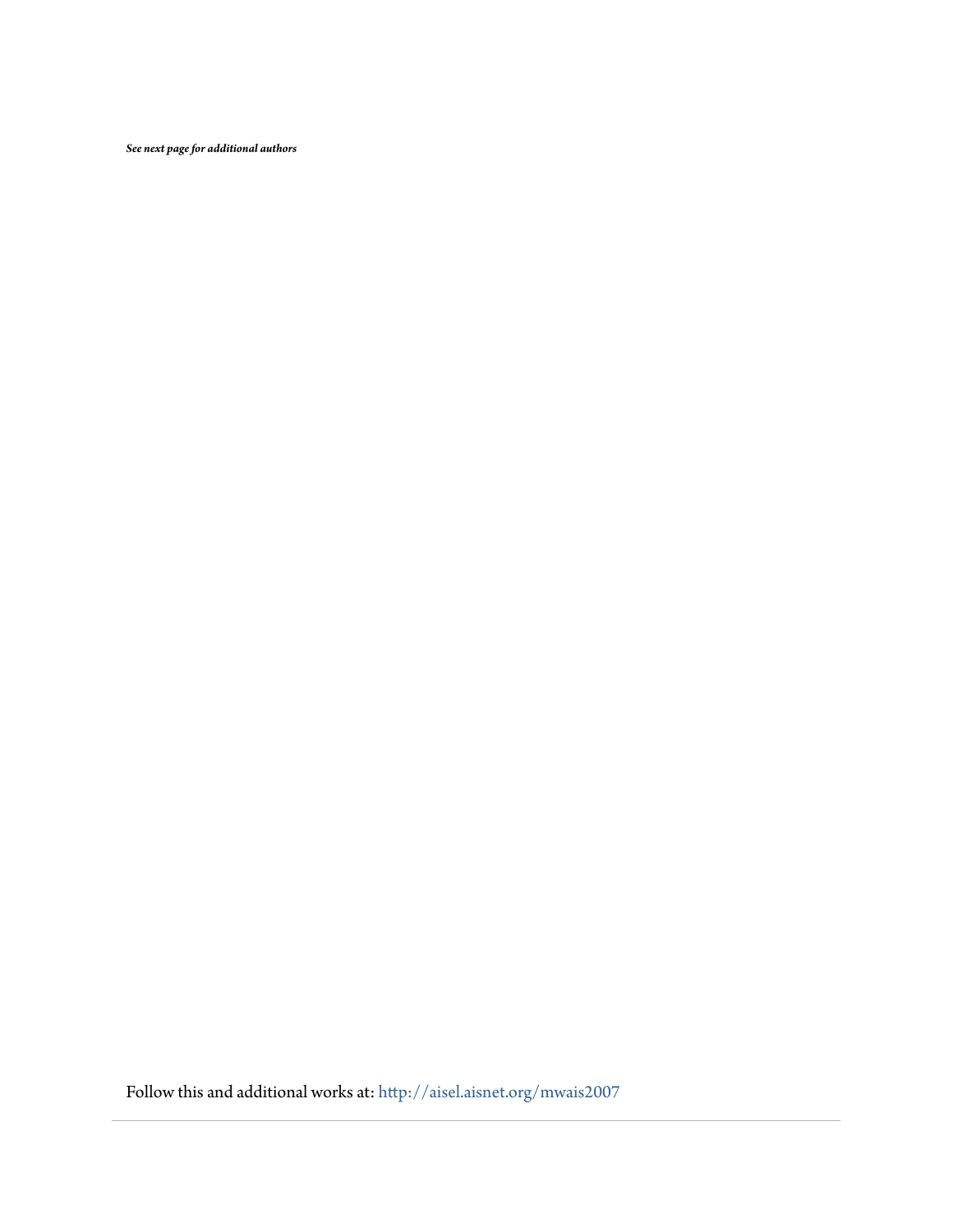### **Authors**

Michele Gribbins, Rassule Hadidi, James Hall, James Larson, Xiaoqing Li, Tewei Wang, and Yifeng Zhang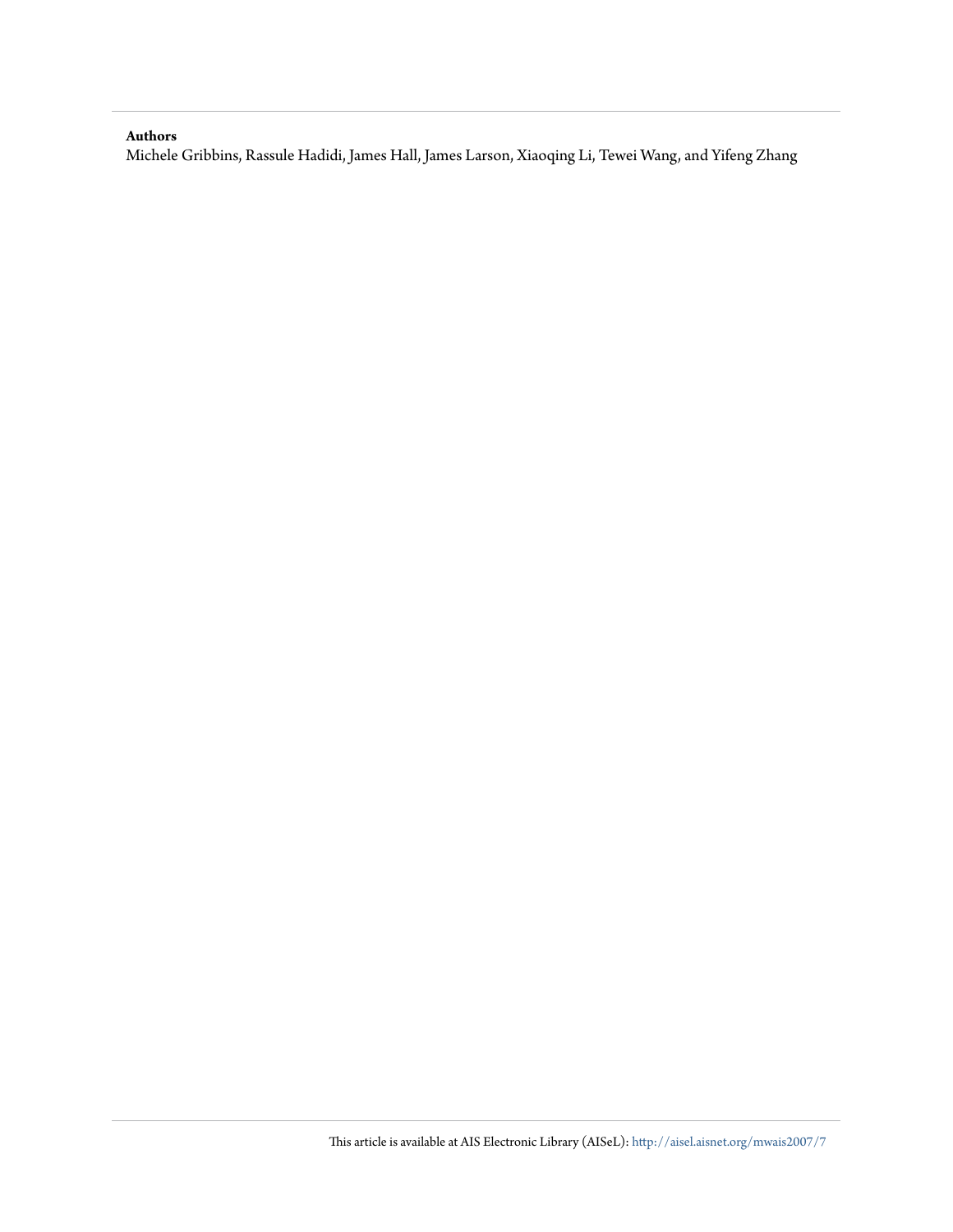## **WHAT HAVE WE E-LEARNED OVER THE PAST DECADE? A DISCUSSION OF FACULTY'S EXPERIENCES WITH THE DEVELOPMENT AND DELIVERY OF AN ONLINE M.S. IN MIS DEGREE PROGRAM**

**Michele Gribbins Rassule Hadidi** 

at Springfield at Springfield mgribbin@uis.edu rhadi1@uis.edu

at Springfield at Springfield jhall1@uis.edu dlars1@uis.edu

**Xiaoqing Li** Te-Wei Wang at Springfield at Springfield xli1@uis.edu twang22@uis.edu

# University of Illinois University of Illinois

**James Hall Construction Dave Larson** University of Illinois University of Illinois

University of Illinois University of Illinois

## **Yifeng Zhang**

University of Illinois at Springfield yzhang14@uis.edu

## **OVERVIEW**

According to the Alfred P. Sloan Consortium, about 3.2 million college students enrolled in an online course in the Fall semester of 2005 (Allen & Seaman, 2006). Despite the increasing demand for online education, little is known about the impact of online teaching on faculty (i.e., their productivity, their effectiveness, their personal fulfillment). Likewise, methods for adapting on-campus MIS courses to an online environment have not been widely shared among the MIS academic community. (A 2005 study by K. R. Jones does present an assessment of students' achievements in web-based versus. on-campus Telecommunications classes.)